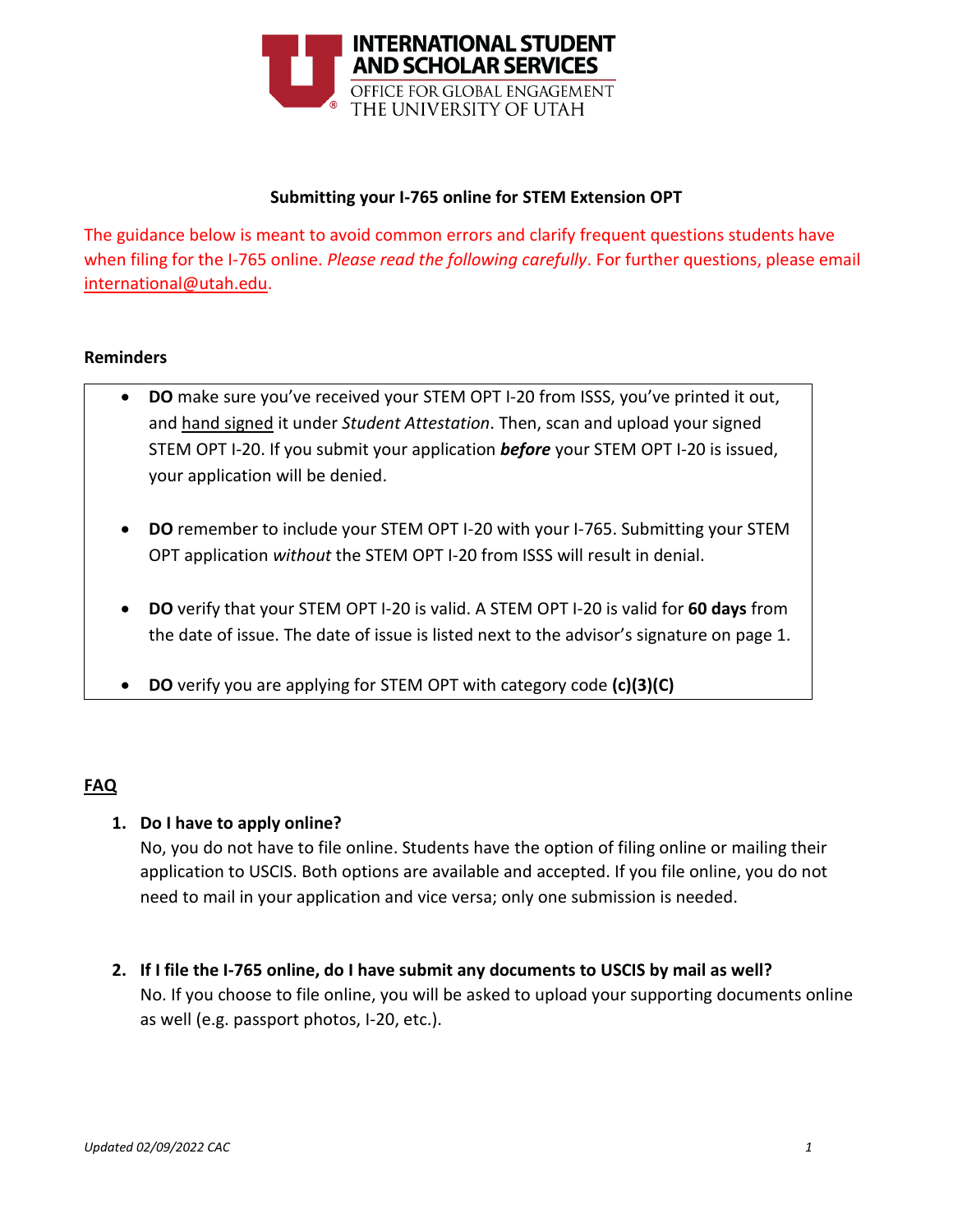

# 3. **Will my application be processed faster if I file online?**

No, processing can take about 3 months or more for both online and paper applications. The benefits of filing online include getting a faster receipt number and not needing to mail your documents. You will be able to track your application online.

4. **Will I get a receipt number (case number) right away?**

Yes, you will receive your receipt number shortly after clicking "Submit."

5. **How can I pay the filing fee online?**

At the end of the online application, you will be have the option of paying the fee using a credit card, debit card, or bank withdrawal.

- 6. **If I file online, will all follow up documents (e.g. RFE, decisions) be sent electronically?** You will been notified through the online USCIS application system. You will also be mailed a copy of the document. Please check your email and mail *every day*.
- 7. **If I file by paper, can I still access the online USCIS account?**  Yes, you will need to create an account on [my.uscis.gov](https://my.uscis.gov/) and click "Add a paper-filed case".

# 8. **What type of passport photo can I upload?**

You can upload a scanned photo that meets the U.S. [Dept of State Photo Requirements.](https://travel.state.gov/content/travel/en/us-visas/visa-information-resources/photos.html) It must be a JPG, JPEG or PNG file. The photo should be a recent photo that you have not previously used for a passport or other immigration documents.

9. **I have questions about the STEM OPT timeline and my application window.** Please visit the [STEM OPT guide](https://isss.utah.edu/forms-publications/documents/f1-stem-opt-policy-guide.pdf) for more detailed information.

#### 10. **What kind of questions will be asked on the online I-765?**

The questions asked on the online version of the I-765 are similar to the ones asked on the I-765 PDF form. To learn more about those questions and to see an example, please view our [sample I-765.](https://isss.utah.edu/forms-publications/documents/f-1-student-stem-opt-i-765-sample.pdf)